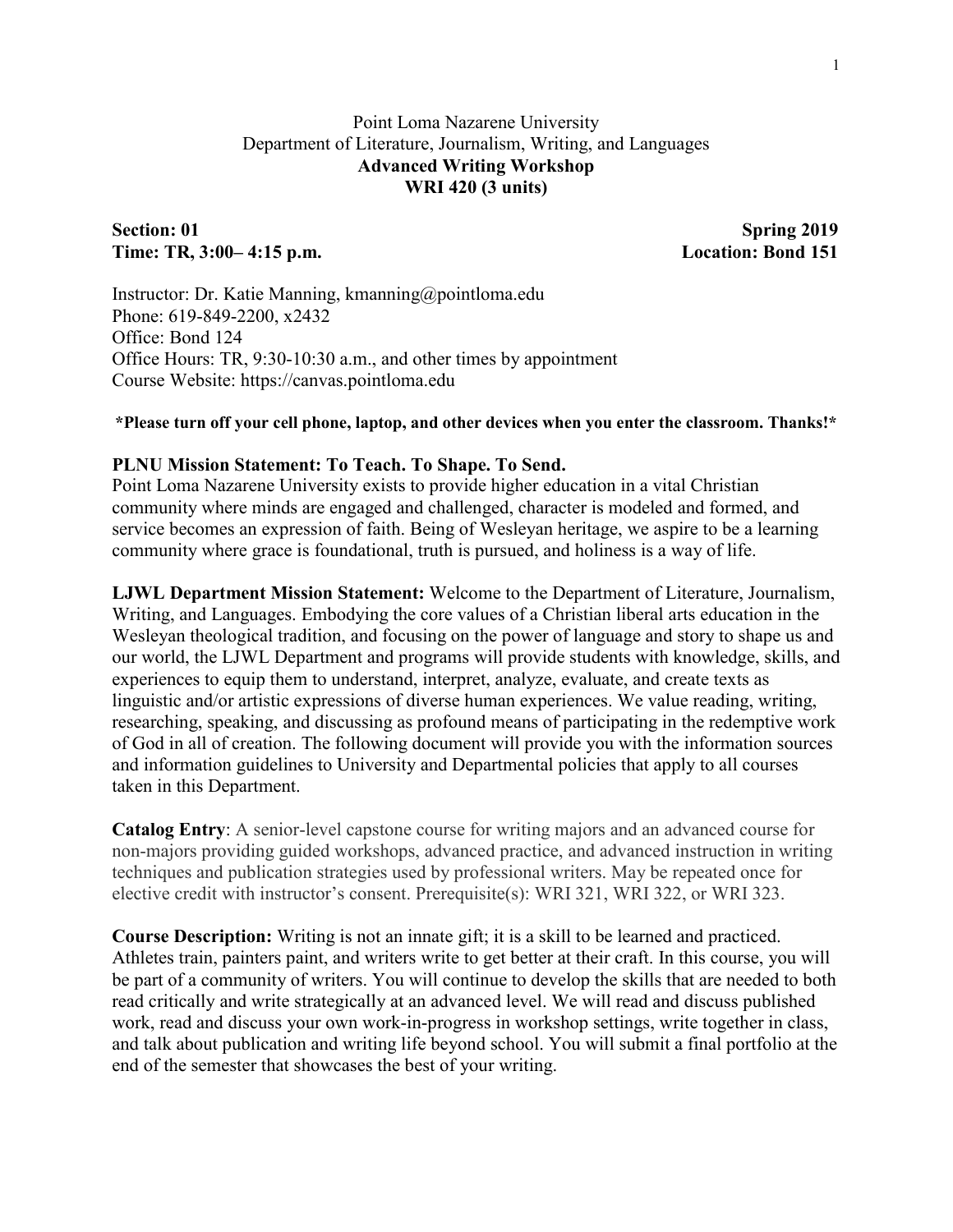#### **Required Materials**

Davis, Nicelle. *In the Circus of You*. Rose Metal Press, 2015. ISBN: 9781941628003. Lee, Karen An-hwei. *Sonata in K*. Ellipsis Press, 2017. ISBN: 9781932195149.

Okorafor, Nnedi. *Binti*. Tom Doherty Associates, 2015. ISBN: 9780765385253.

- Wiman, Christian. *He Held Radical Light*. Farrar, Straus, and Giroux, 2018. ISBN: 9780374168469.
- Vanderslice, Stephanie. *The Geek's Guide to the Writing Life.* Bloomsbury, 2018. ISBN: 9781350023550.

(All other readings and resources will be available in class and/or posted on Canvas.) A writing notebook/journal of your choice

The obvious things: pen/pencil, loose-leaf paper, folder for storage, etc.

### **Course Learning Outcomes**

*Students who complete WRI 420 will be able to:*

- 1. identify (knowledge, comprehension) targeted aspects of the writing craft in professional works of various genres; **(W PLO 2)**
- 2. employ (application, synthesis) research techniques as necessary to create advanced works that address the demands of their genres; **(W PLO 1)**
- 3. craft (synthesis) original creative work as part of a self-assigned, focused project; **(W PLO 1)**
- 4. apply (application) professional writing and formatting techniques in a portfolio of work suitable for grad school or writing career applications; **(W PLO 1)**
- 5. apply (application) workshop techniques for constructive criticism of peers and in turn take criticism and use it to improve their own work; **(W PLO 1)**
- 6. format (application, evaluation) texts in a genre-appropriate and professional manner for submission to workshop and publication; **(W PLO 3)**
- 7. present (application, evaluation) written work to live audiences, demonstrating strategies for audience engagement and oral communication. **(W PLO 4)**

**Diversity Statement:** Point Loma Nazarene University is committed to diversity in the classroom, in its publications and in its various organizations and components. Faculty and staff recognize that the diverse backgrounds and perspectives of their colleagues and students are best served through respect toward gender, disability, age, socioeconomic status, ethnicity, race, culture and other personal characteristics. In addition, the Department of Literature, Journalism, Writing, and Languages is committed to taking a leadership position that calls for promoting a commitment to diversity in and out of the classroom and in the practices of writing, journalism, and the study of literature and languages.

**FERPA (Family Educational Rights and Privacy Act) Policy**: In compliance with federal law, neither PLNU student ID nor social security number should be used in publicly posted grades or returned sets of assignments without student written permission. This class will meet the federal requirements by distributing all grades and papers individually. Also in compliance with FERPA, you will be the only person given information about your progress in this class unless you have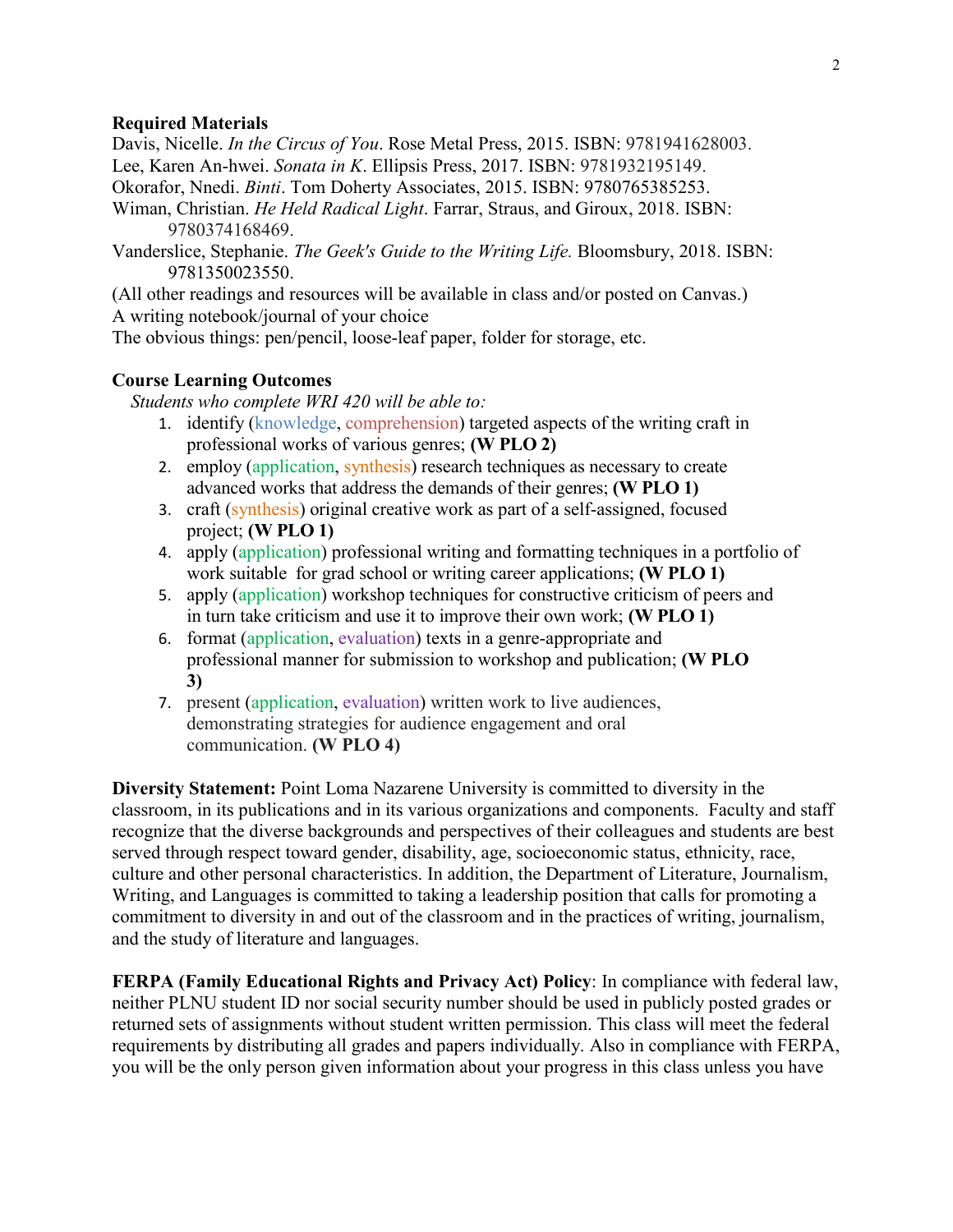designated others to receive it in the "Information Release" section of the student portal. See [Policy Statements](http://catalog.pointloma.edu/content.php?catoid=8&navoid=864) in the undergraduate student catalog.

**PLNU Academic Accommodations:** If you have a diagnosed disability, please contact PLNU's Disability Resource Center (DRC) within the first two weeks of class to demonstrate need and to register for accommodation by phone at 619-849-2486 or by e-mail at [DRC@pointloma.edu.](mailto:DRC@pointloma.edu) See [Disability Resource Center](http://www.pointloma.edu/experience/offices/administrative-offices/academic-advising-office/disability-resource-center) for additional information.

**PLNU Academic Honesty Policy:** Students should demonstrate academic honesty by doing original work and by giving appropriate credit to the ideas of others. Academic dishonesty is the act of presenting information, ideas, and/or concepts as one's own when in reality they are the results of another person's creativity and effort. A faculty member who believes a situation involving academic dishonesty has been detected may assign a failing grade for that assignment or examination, or, depending on the seriousness of the offense, for the course. Faculty should follow and students may appeal using the procedure in the university Catalog. See Academic [Policies](http://catalog.pointloma.edu/content.php?catoid=18&navoid=1278) for definitions of kinds of academic dishonesty and for further policy information.

For our class's purposes, writing is collaborative, and creative writers share and borrow from each other all the time. There are ways to do this that are acceptable (such as taking suggestions from a workshop group), but there are also ways to use other people's ideas or words in a way that is considered plagiarism (such as passing off somebody else's work as your own). We will discuss this further in class.

**PLNU Copyright Policy**: Point Loma Nazarene University, as a non-profit educational institution, is entitled by law to use materials protected by the US Copyright Act for classroom education. Any use of those materials outside the class may violate the law.

**PLNU Attendance and Participation Policy**: Regular and punctual attendance at all classes is considered essential to optimum academic achievement. If the student is absent from more than 10 percent of class meetings, the faculty member can file a written report which may result in deenrollment. If the absences exceed 20 percent, the student may be de-enrolled without notice until the university drop date or, after that date, receive the appropriate grade for their work and participation. See [Academic Policies](http://catalog.pointloma.edu/content.php?catoid=18&navoid=1278) in the Undergraduate Academic Catalog.

## CLASS POLICIES

Grade Distribution: In order to receive credit for the course, all of the following must be completed. **Failure to complete any major assignment will result in failure of the course**.

| Readings & Discussions           | 20%  |
|----------------------------------|------|
| <b>Seminar Presentation</b>      | 20%  |
| Drafts                           | 20%  |
| Workshops                        | 20%  |
| Portfolio & Final Exam (Reading) | 20%  |
| Total                            | 100% |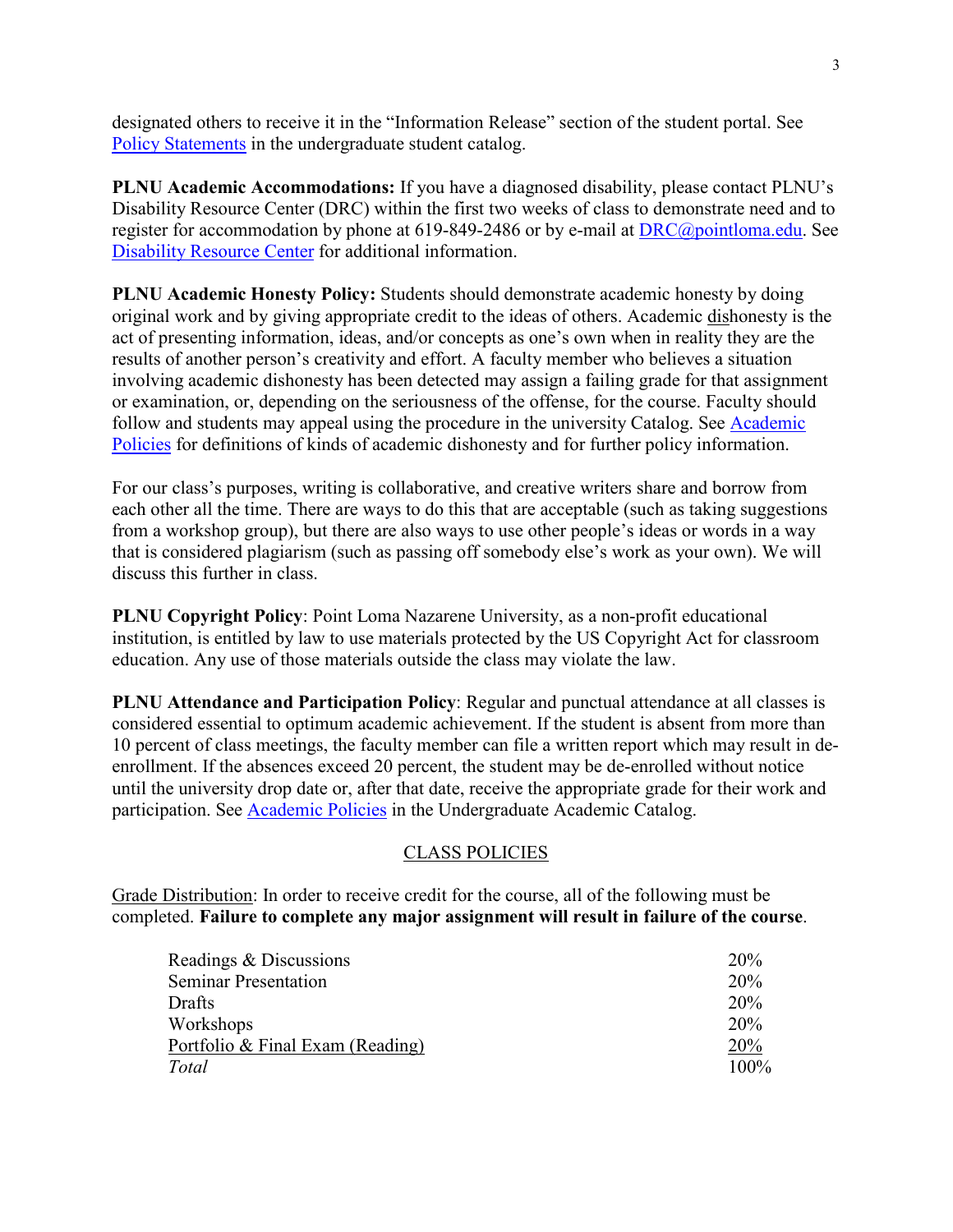Grading Scale & Definitions:

 $A.93-100\%$ A-: 90-92 B+: 87-89 B: 83-86  $B - 80 - 82$ C+: 77-79  $C: 73-76$ C-: 70-72  $D^{+67-69}$ D: 63-66 D-:  $60-62$ F: below 60

 $A =$  Phenomenal work that far exceeds the minimum requirements of the assignment; excellent logic, structure, and organization; virtually no grammar and punctuation errors.

 $B =$  Excellent work that exceeds the minimum requirements of the assignment; no major problems with logic, structure, and organization; very few grammar and punctuation errors.  $C =$  Average work that meets the minimum requirements of the assignment; may have minor problems with logic, structure, and organization; may have some grammar and punctuation errors.

 $D =$  Poor work that does not fully meet the minimum requirements of the assignment; may have some problems with logic, structure, and organization; grammar and punctuation errors may hinder meaning.

 $F =$  Poor work that does not fulfill the assignment; may have serious problems with logic, structure, and organization; grammar and punctuation errors may obscure meaning.

Attendance & Participation: Because discussion will be an important part of our class, your regular attendance and participation are required for you to be successful. Your first two absences will not count against your grade, but use them wisely. For each additional absence, your total grade will be lowered by 3%; if you miss class more than 4 times (over 2 weeks), you will automatically fail this course. Coming to class unprepared, misusing a screen, or being disruptive in class will also count as an absence. If you already know that you'll be missing many classes due to some pre-existing schedule conflict, you should not take this course at this time. Also, since arriving late to class is distracting to your classmates (and to me), you are expected to arrive on time. Two late arrivals will count as one absence. Truly perfect attendance (with no tardies or absences of any kind—you were literally present for all of every class meeting) will earn you 1% of extra credit at the end of the semester.

Readings: Readings are due on the date they're listed in the course outline. Always bring your copy of the assigned reading to class with you for use in discussion. Read actively and make notes directly on the text and/or on the side.

Reading Reflections: On days when reading assignments are due, you should bring a brief (200- 250 words) typed response to the reading. This might include lines/images that stood out to you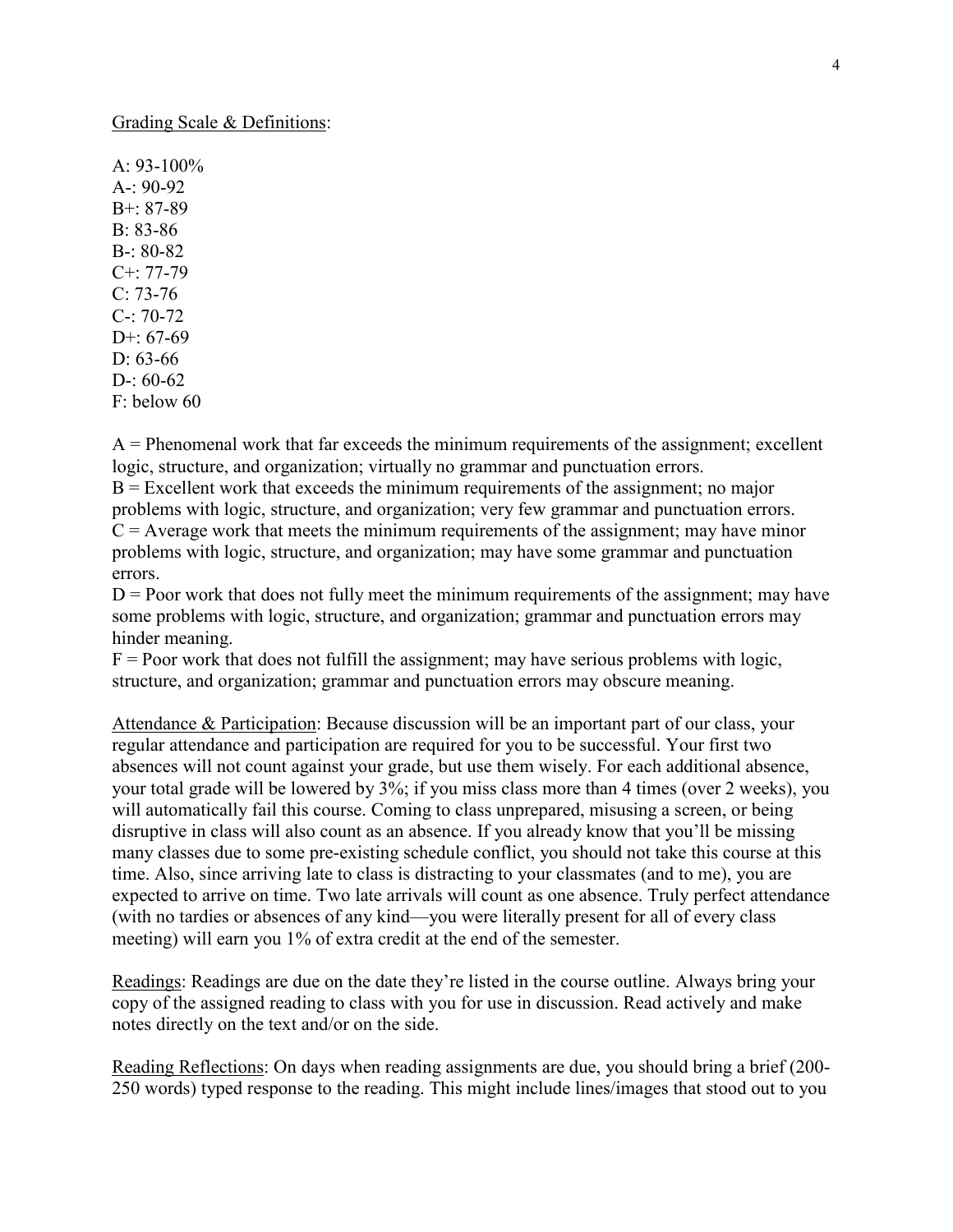(with some comments about why you find them meaningful), questions you have about the text (about the content, the form, or other artistic elements), connections you see between the reading and other parts of your life (classes you're taking, things you've read, current events, etc.), how you want to apply this reading to your own writing, and/or other ways of thoughtfully engaging with the assigned reading. These should follow the paper format guidelines for prose (below), including having a word count in the upper right corner.

Seminar Presentation: Early in the semester, you will submit a piece of writing that will become assigned reading for the course, and you will be responsible for leading the class on the day your reading is due. Here are the components of the seminar presentation:

1) Assign the class one of the best things you've ever read (at the beginning of the semester). 2) Give some kind of mini-lecture or craft talk about one or more elements that make this piece brilliant and that we can learn from this writing. You might do a little research to fill out your own knowledge/vocabulary for this part.

3) Lead the class in a discussion of the text. Come prepared with questions.

4) Lead the class in a writing exercise that somehow connects to the reading and your lesson. Note: You don't have to do these things in this order if you feel like your seminar presentation would make more sense in a different order. You have the conn. You should aim for 30-40 minutes total.

Assignments: You will turn in several early and revised drafts of writing. Some of these will have assigned styles or content, but most will be self-assigned. Please bring a hard copy of your pieces to class on the day they are due. These early drafts need not be masterpieces, but they should not be sloppy. It should be clear that you worked on them extensively.

Workshops: We will do workshops as a whole class throughout the semester. The session before your workshop, you will bring enough hard copies of your workshop piece for each person in the class (8 currently). For each workshop, you will be responsible for reading the pieces before class, writing initial comments (typed or handwritten onto the piece), and bringing those copies to class with you. During workshops, we will thoroughly discuss the writing to give the authors a chance to see how readers are experiencing their work and to give some feedback for revision. Your workshop grade will be based on both your verbal participation and written comments.

Portfolio: Early in the semester, you will submit a proposal that includes two parts:

- 1) A project proposal, in which you will describe some sort of research, experience, theme, location, style, or other unifying element that will guide your writing for the rest of the semester. This may be a new project or a continuation of a previous project, and it could be a collection of poems, a novella, a series of essays, etc.
- 2) A portfolio goal, in which you propose a TOC for your portfolio that includes not only your project-in-process from this semester, but also revised versions of some of the best writing in any genre that you've done to date. What are you most proud of, and what might you want to revise/edit for use in future grad school applications, job applications, or publication submissions?

At the end of the semester, you will turn in a printed and bound final portfolio that includes a title and cover, a brief  $(\sim 2$  page) introduction to your work that describes why and what you've included and points to your influences/research/goals, and your well-crafted writing.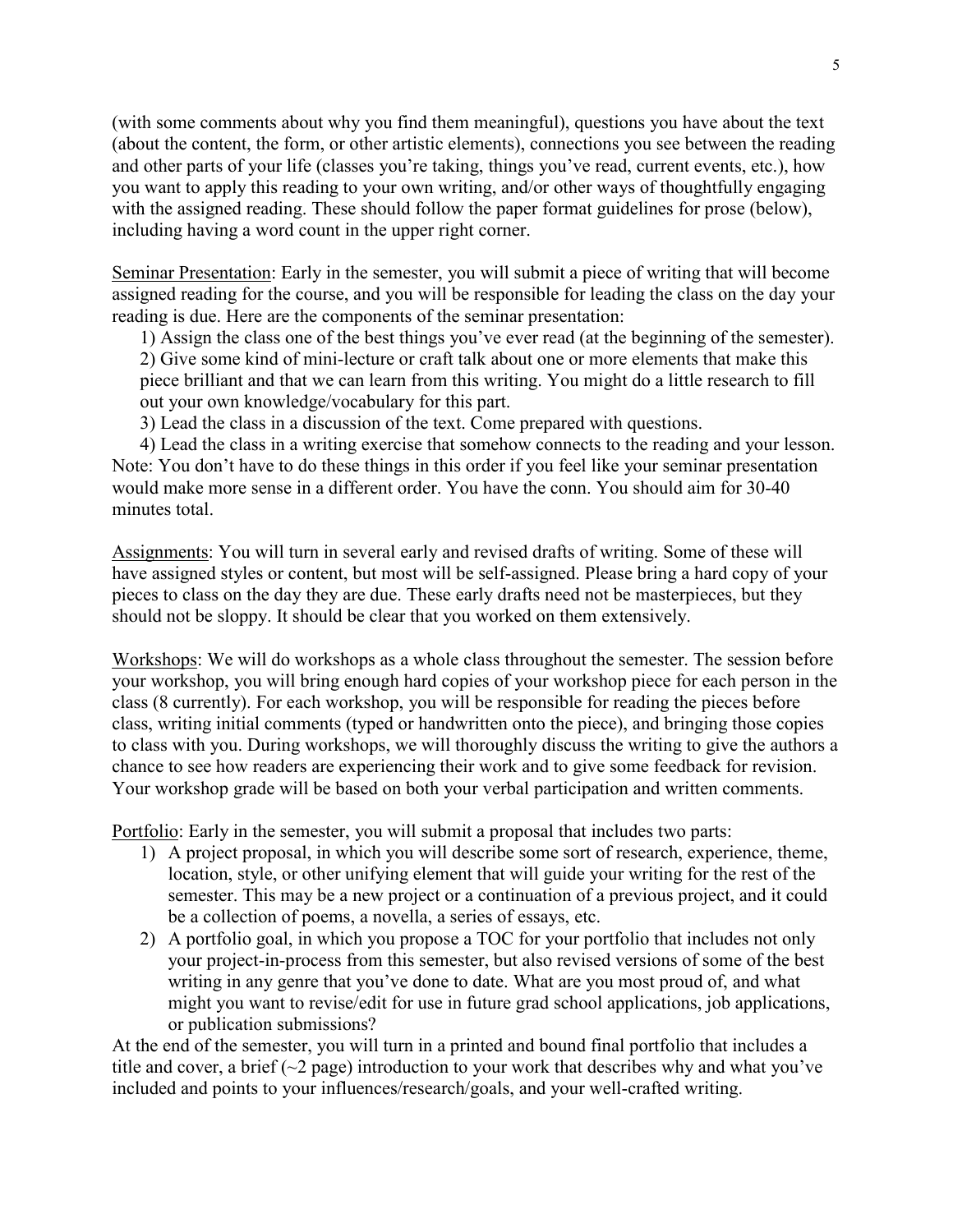Paper Format: All assignments, unless otherwise instructed, must be typed, in 12-point Times or Arial font, with one-inch margins. Poems should usually be single spaced or spaced according to the design of the author. Prose (reading reflections, etc.) should be double spaced and include a word count in the upper right corner. Please submit hard copies or electronic copies as instructed for each assignment.

Final Exam: Attendance is mandatory. For your final, you will give a practiced, polished introduction to your project and a reading of your work. You will be graded on the quality of your introduction and overall delivery. We will likely give this reading in a public place and invite others to attend… location TBD.

Due Dates: Dates when assignments are due are listed on the attached course outline; all written assignments are due at the beginning of class. I highly encourage you to visit with me one-onone during office hours to run project ideas, manifesto drafts, or any questions by me. Once an assignment receives a grade, there will be no further opportunities to revise for a new grade. Late work is not acceptable. If unusual circumstances will keep you from completing an assignment on time, please make arrangements with me for an extension BEFORE the due date (or if you wake up sick, please email me ASAP with your assignment so it will not be counted late). Please complete all readings on time as well. All coursework must be completed by our final meeting.

Student-Directed Conferences: During the semester, you must meet with me on scheduled conference days to discuss your writing, reading, or whatever else you'd like. Dates for these mandatory conferences are on the course outline. This will be part of your attendance grade. Feel free to meet with me more often than this!

Extra Credit (in addition to perfect attendance): Writing events go on frequently at PLNU and in our larger San Diego community. Attend an author lecture, reading, or workshop and write a 1-2 page critical analysis and reflection over what was said and how you can apply it to your reading and/or writing. Due within one week of the event. This will earn you 1% (up to 2 times).

Canvas: A copy of this syllabus and assignments for our course are online at https://canvas.pointloma.edu. You can access these course materials through the portal using your PLNU username and password.

PLNU Email: Your PLNU email account should be checked daily. This is the way that I will most frequently communicate with you outside of class, and it's also the way the university distributes important information.

Inclusive Language Statement: Because language is powerful and shapes the way we think, all public language used in this course, including written and spoken discourse, will be inclusive. This standard is outlined by all major academic style guides, including MLA, APA, and Chicago, and is the norm in university-level work. See the section on ["Appropriate](https://owl.purdue.edu/owl/general_writing/academic_writing/using_appropriate_language/index.html)  [Language"](https://owl.purdue.edu/owl/general_writing/academic_writing/using_appropriate_language/index.html) at *The Purdue OWL*.

Public Discourse: Much of the work we will do in this class is cooperative. You should think of all your writing and speaking for and in class as public, not private, discourse. By continuing in this class, you acknowledge that your work will be viewed by others in the class.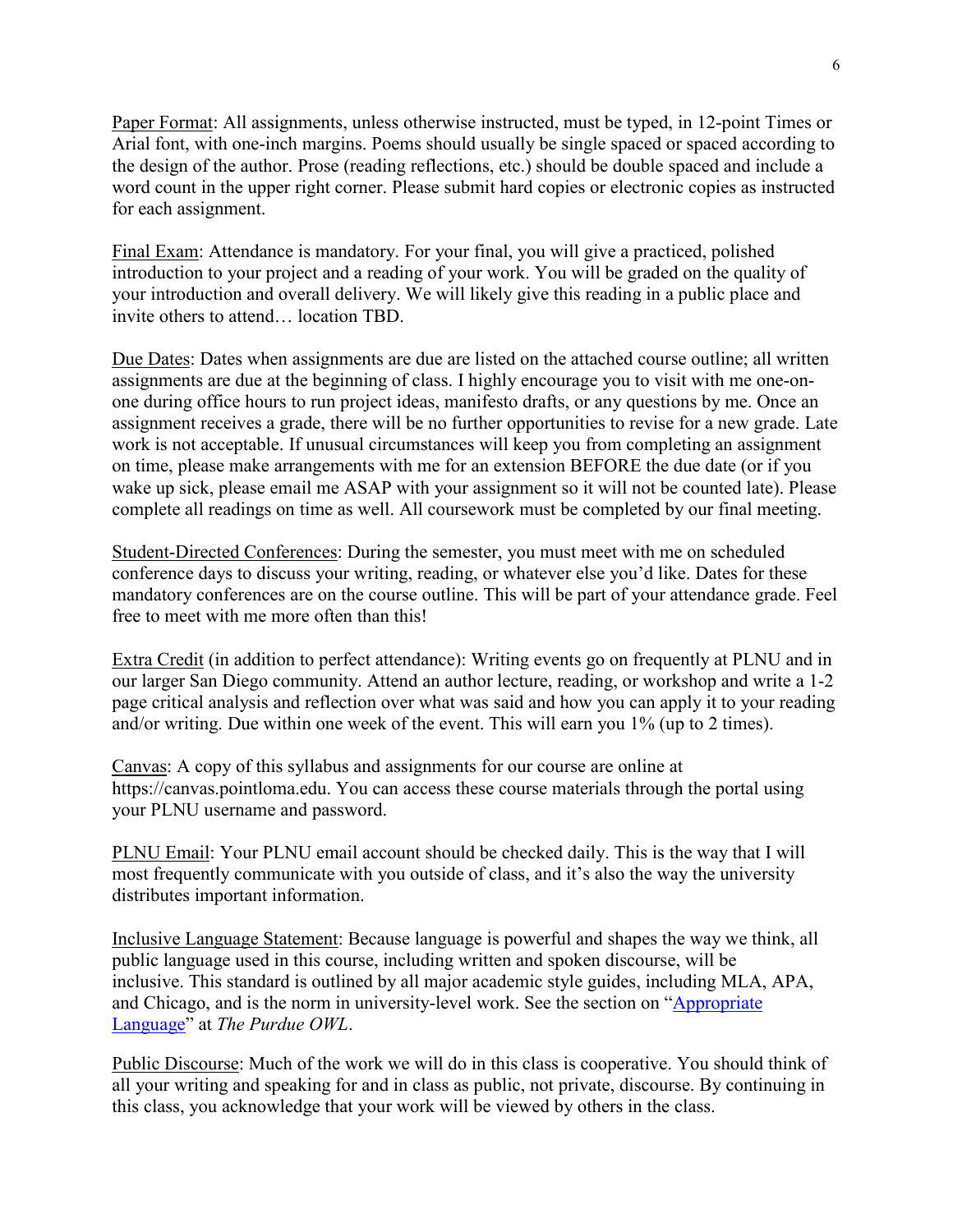*This syllabus is a contract. If you continue in this course, then you agree to comply with the class policies as stated here.*

# $\underline{\text{COUNSE OUTLINE}^1}$  $\underline{\text{COUNSE OUTLINE}^1}$  $\underline{\text{COUNSE OUTLINE}^1}$

| R Jan 10 | Writing laboratory<br>Class planning survey                                                          |
|----------|------------------------------------------------------------------------------------------------------|
| T Jan 15 | DUE: Lab poem<br>In Class: Syllabus<br>Workshop sign up<br>Seminar sign up                           |
| R Jan 17 | Read full syllabus (on Canvas)<br>DUE: Response piece<br>In Class: Workshop menu options<br>Workshop |
| T Jan 22 | Read Lee (One & Two)<br>DUE: Reading reflection<br>In Class: Workshop                                |
| R Jan 24 | Read Lee (Three & Four)<br>DUE: Reading reflection<br>In Class: Workshop                             |
| T Jan 29 | DUE: Seminar readings (email or hard copy)<br>In Class: Author visit: Karen An-hwei Lee!             |
| R Jan 31 | <b>CONFERENCES</b><br>DUE: Portfolio proposal (new project + selected works)<br>Project draft 1      |
| T Feb 5  | Read Okorafor (9-58)<br>DUE: Reading reflection<br>In Class: Workshop                                |
| R Feb 7  | Read Okorafor (59-90)<br>DUE: Reading reflection<br>Project draft 2<br>In Class: Workshop            |

<span id="page-6-0"></span><sup>&</sup>lt;sup>1</sup> This schedule may be changed at the instructor's discretion.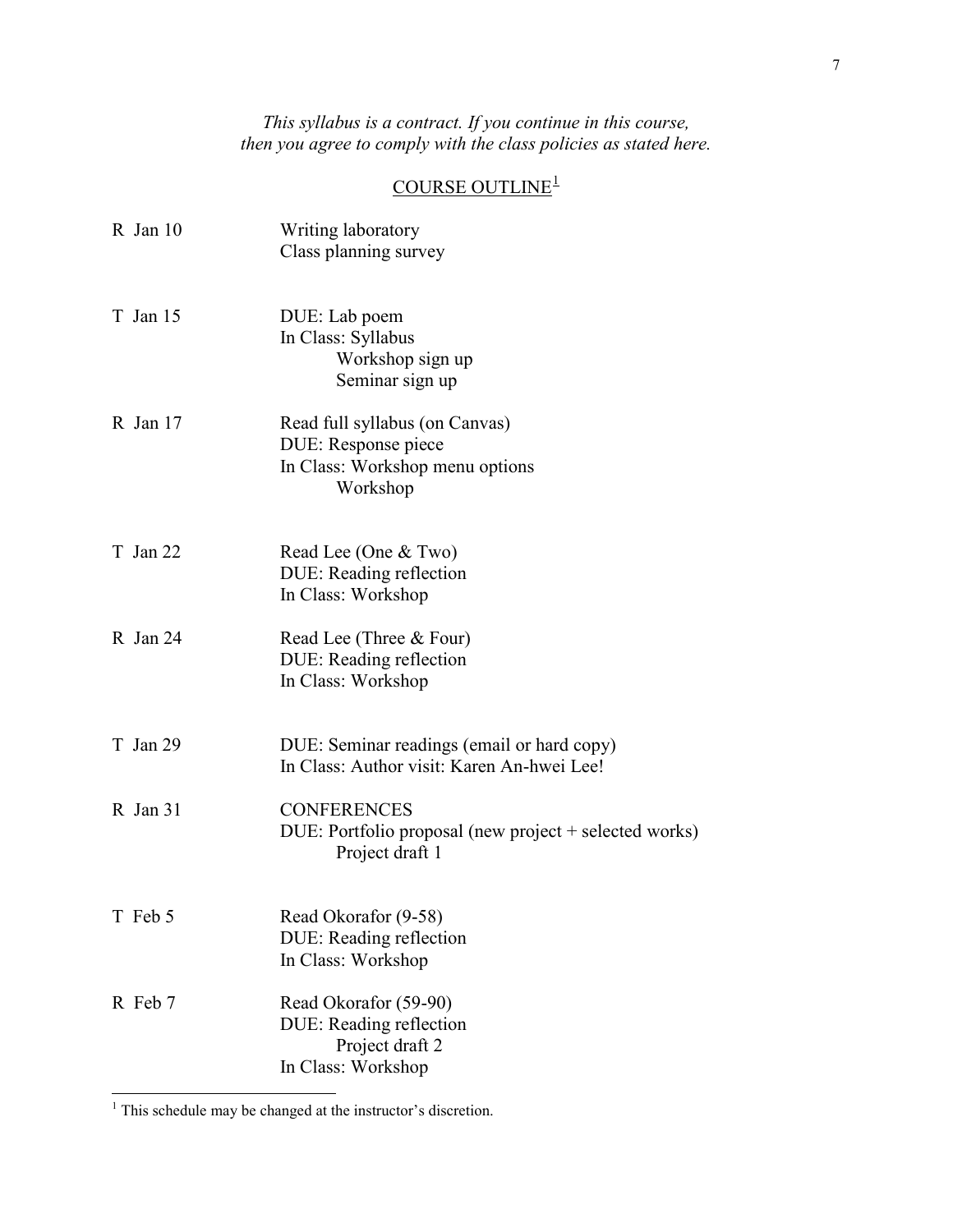| T Feb 12            | Read Wiman (3-72)<br>DUE: Reading reflection<br>In Class: Workshop<br><i>*Bonus event</i> : Exploding the Myths of Publishing, 7 p.m. in Fermanian |
|---------------------|----------------------------------------------------------------------------------------------------------------------------------------------------|
| R Feb 14            | Read Wiman (73-114)<br>DUE: Reading reflection<br>Project draft 3<br>In Class: Workshop                                                            |
| T Feb 19            | Author visit: Nnedi Okorafor!<br><i>*Bonus events:</i> Writers' Symposium by the Sea – all week!                                                   |
| R Feb 21            | Author visit: Christian Wiman!<br><i>*Bonus events:</i> Writers' Symposium by the Sea – all week!                                                  |
| T Feb 26            | Read Davis<br>DUE: Reading reflection<br>In Class: Workshop                                                                                        |
| R Feb 28            | DUE: Project draft 4<br>In Class: Author visit: Nicelle Davis!                                                                                     |
| M Mar $4-F$ Mar $8$ | <b>SPRING BREAK! ©</b>                                                                                                                             |
| T Mar 12            | Read Vanderslice (Intro & Ch. 1)<br>Seminar 1 piece<br>DUE: Reading reflection<br>In Class: Seminar 1<br>Workshop                                  |
| R Mar 14            | Read Vanderslice (Ch. 2)<br>Seminar 2 piece<br>DUE: Project draft 5<br>Reading reflection<br>In Class: Seminar 2<br>Workshop                       |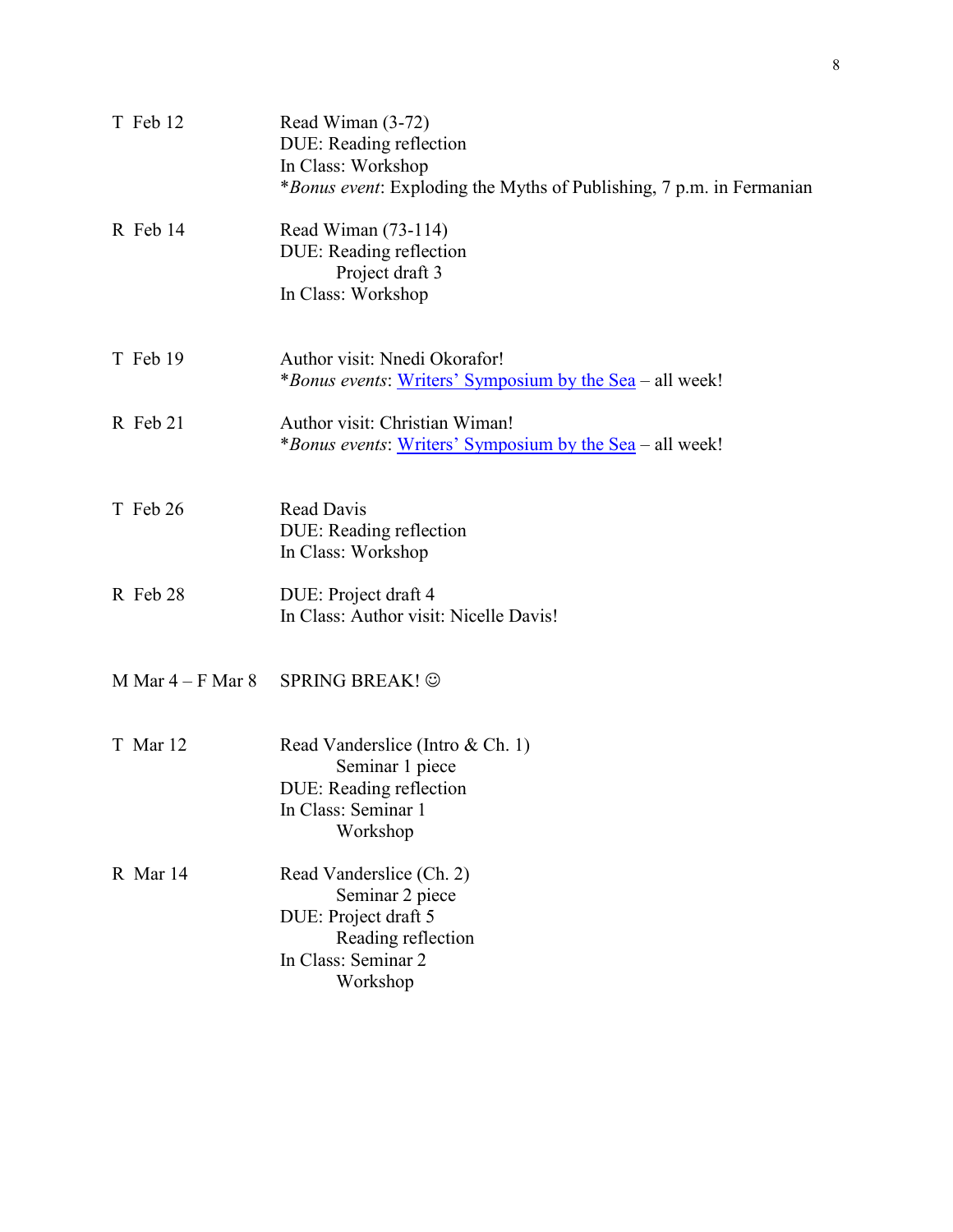| T Mar 19                  | Read Vanderslice (Ch. 3)<br>Seminar 3 piece<br>DUE: Project draft 6<br>Reading reflection                                                                                                                              |
|---------------------------|------------------------------------------------------------------------------------------------------------------------------------------------------------------------------------------------------------------------|
|                           | In Class: Seminar 3<br>Workshop                                                                                                                                                                                        |
| R Mar 21                  | Read Vanderslice (Ch. 4)<br>Seminar 4 piece<br>DUE: Project draft 7<br>Reading reflection<br>In Class: Seminar 4<br>Workshop                                                                                           |
| *Mar 22: Last day to drop |                                                                                                                                                                                                                        |
| T Mar 26                  | Read Vanderslice (Ch. 5)<br>Seminar 5 piece<br>DUE: Project draft 8<br>Reading reflection<br>In Class: Seminar 5<br>Workshop                                                                                           |
| R Mar 28                  | <b>NO CLASS</b><br>DUE: Lightning Round Workshop (on Canvas)                                                                                                                                                           |
| T Apr 2                   | Read Vanderslice (Ch. 6)<br>Seminar 6 piece<br>DUE: Project draft 9<br>Reading reflection<br>In Class: Seminar 6<br>Workshop                                                                                           |
| R Apr 4                   | Read Vanderslice (Ch. 7)<br>Seminar 7 piece<br>DUE: Project draft 10<br>Reading reflection<br>In Class: Seminar 7<br>Workshop                                                                                          |
| $*F$ Apr 5                | <b>Bonus event: After-Hours Poetry Party</b><br>Ryan Library, $3rd$ floor, 5 p.m.<br>(Come read, recite, or otherwise perform a poem! We will not let the<br>poetry shelves stay silent during National Poetry Month!) |